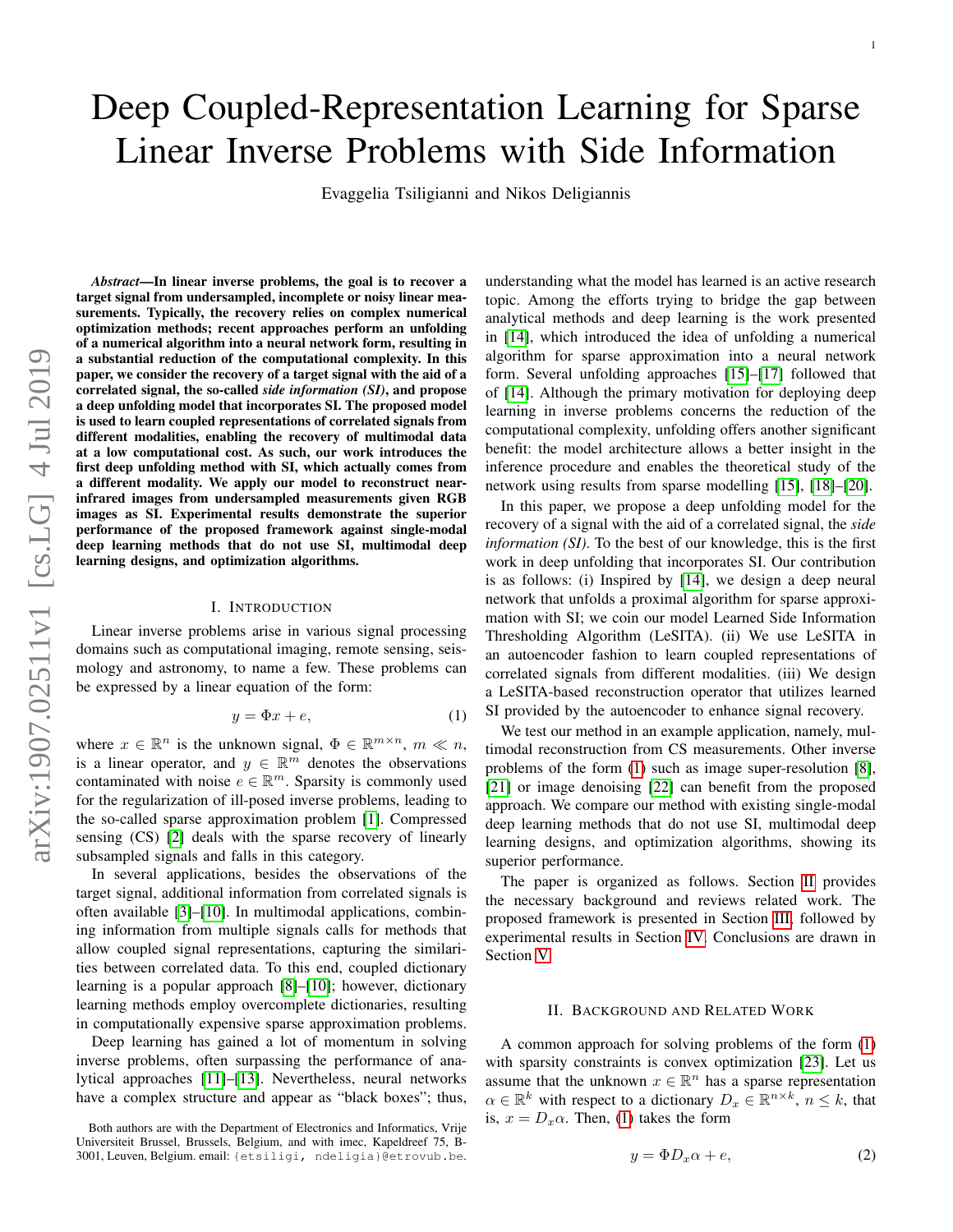

<span id="page-1-2"></span>Figure 1. Graphical representation of the proximal operators of (a) ISTA and (b) SITA (for non-negative SI  $w_i \geq 0$ ,  $i = 1, ..., k$ ).  $\theta, \mu$  are positive parameters.

and a solution can be obtained via the formulation of the  $\ell_1$ minimization problem:

<span id="page-1-1"></span>
$$
\min_{\alpha} \frac{1}{2} \|\Phi D_x \alpha - y\|_2^2 + \lambda \|\alpha\|_1,\tag{3}
$$

where  $\|\cdot\|_1$  denotes the  $\ell_1$ -norm  $(\|\alpha\|_1 = \sum_{i=1}^n |\alpha_i|)$ , which promotes sparse solutions and  $\lambda$  is a regularization parameter.

Numerical methods [\[1\]](#page-4-0) proposed to solve [\(3\)](#page-1-1) include pivoting algorithms, interior-point methods, gradient based methods and message passing algorithms (AMP) [\[24\]](#page-5-9). Among gradient based methods, proximal methods are tailored to optimize an objective of the form

<span id="page-1-7"></span>
$$
\min_{\alpha} f(\alpha) + \lambda g(\alpha), \tag{4}
$$

where  $f : \mathbb{R}^n \to \mathbb{R}$  is a convex differentiable function with a Lipschitz-continuous gradient, and  $g : \mathbb{R}^n \to \mathbb{R}$  is convex and possibly nonsmooth [\[25\]](#page-5-10), [\[26\]](#page-5-11). Their main step involves the proximal operator, defined for a function  $g$  according to

$$
\text{prox}_{\theta g}(u) = \arg\min_{v} \left\{ \frac{1}{2} ||v - u||_2^2 + \theta g(v) \right\},\tag{5}
$$

with  $\theta = \frac{\lambda}{L}$  and  $L > 0$  an upper bound on the Lipschitz constant of  $\nabla f$ . A popular proximal algorithm is the Iterative Soft Thresholding Algorithm (ISTA) [\[27\]](#page-5-12), [\[28\]](#page-5-13). Let us set  $F := \Phi D_x, F \in \mathbb{R}^{m \times k}$  in [\(3\)](#page-1-1). At the t-th iteration ISTA computes:

<span id="page-1-3"></span>
$$
\alpha^{t} = \psi_{\theta}(\alpha^{t-1} - \frac{1}{L}F^{\mathsf{T}}(F\alpha^{t-1} - y)), \quad \alpha^{0} = 0, \quad (6)
$$

where  $\psi_{\theta}$  denotes the proximal operator [Figure [1\(](#page-1-2)a)] expressed by the component-wise shrinkage function:

<span id="page-1-5"></span>
$$
\psi_{\theta}(u_i) = sign(u_i)(|u_i| - \theta)_{+}, \quad i = 1, ..., k,
$$
 (7)

with  $u_{+} = \max\{u, 0\}.$ 

In order to account for the high computational cost of numerical algorithms, Gregor and LeCun [\[14\]](#page-5-1) unfolded ISTA into a neural network referred to as LISTA. Specifically, by setting  $S = I - \frac{1}{L} F^{T} F$ ,  $W = \frac{1}{L} F^{T}$ , [\(6\)](#page-1-3) results in

<span id="page-1-4"></span>
$$
\alpha^t = \psi_\theta \big( S \alpha^{t-1} + W y \big). \tag{8}
$$

Considering a correspondence of every iteration with a neural network layer, a number of iterations of [\(8\)](#page-1-4) can be implemented by a recurrent or feed forward neural network; S, W and  $\theta$  are learnable parameters, and the proximal operator [\(7\)](#page-1-5) acts as a nonlinear activation function. A fixed depth network allows the computation of sparse codes in a fixed amount of time. Similar unfolding methods were proposed in [\[15\]](#page-5-2)–[\[17\]](#page-5-3).

## <span id="page-1-0"></span>1 1 III. PROPOSED FRAMEWORK

 $\int^{\xi(u_i)}$  In this paper, we consider that, besides the observations of  $\overline{\phantom{a}}$  the target signal  $\sum_{u_i}$  z correlated to the unknown x. We assume that  $x \in \mathbb{R}^n$  and  $\mathcal{L}$  the target signal, we also have access to SI, that is, a signal  $z \in \mathbb{R}^d$  have similar sparse representations  $\alpha \in \mathbb{R}^k$ ,  $w \in$  $\mathbb{R}^k$ , under dictionaries  $D_x \in \mathbb{R}^{n \times k}$ ,  $D_z \in \mathbb{R}^{d \times k}$ ,  $n \leq k$ ,  $d \leq k$ , respectively. Specifically, we assume that  $\alpha$  and w are similar by means of the  $\ell_1$  norm, that is,  $\|\alpha - w\|_1$  is small. The condition holds for representations with partially common support and a number of similar nonzero coefficients; we refer to them as *coupled sparse representations*. Then,  $\alpha$ can be obtained from the  $\ell_1$ - $\ell_1$  minimization problem

<span id="page-1-6"></span>
$$
\min_{\alpha} \frac{1}{2} \|\Phi D_x \alpha - y\|_2^2 + \lambda (\|\alpha\|_1 + \|\alpha - w\|_1). \tag{9}
$$

[\(9\)](#page-1-6) has been theoretically studied in [\[29\]](#page-5-14) and has been employed for the recovery of sequential signals in [\[3\]](#page-4-2)–[\[5\]](#page-4-6).

We can easily obtain coupled sparse representations of sequential signals that change slowly using the same sparsifying dictionary [\[3\]](#page-4-2)–[\[5\]](#page-4-6). However, this is not the case in most multimodal applications, where, typically, finding coupled sparse representations involves dictionary learning and complex optimization methods [\[8\]](#page-4-4)–[\[10\]](#page-4-3). In this work, we propose an efficient approach based on a novel multimodal deep unfolding model. The model is employed for learning coupled representations of the target signal and the SI (Section [III-B\)](#page-2-1), and for reconstruction with SI (Section [III-C\)](#page-2-2). Our approach is inspired by a proximal algorithm for the solution of [\(9\)](#page-1-6).

# *A. Sparse Approximation with SI via Deep Unfolding*

Problem [\(9\)](#page-1-6) is of the form [\(4\)](#page-1-7) with  $f(\alpha) = \frac{1}{2} || F \alpha - y ||_2^2$ ,  $F := \Phi D_x, F \in \mathbb{R}^{m \times k}$ , and  $g(\alpha) = ||\alpha||_1 + ||\alpha - w||_1$ . The proximal operator for  $q$  is defined by

<span id="page-1-8"></span>
$$
\xi_{\mu}(u) = \arg\min_{v} \left\{ \frac{1}{2} \|v - u\|_{2}^{2} + \mu(\|v\|_{1} + \|v - w\|_{1}) \right\}, (10)
$$

where  $\mu = \frac{\lambda}{L}$ , and  $L > 0$  is an upper bound on the Lipschitz constant of  $\nabla f$ . All terms in [\(10\)](#page-1-8) are separable, thus, we can easily show that (see Appendix):

1) For 
$$
w_i \ge 0
$$
,  $i = 1, ..., k$ :

<span id="page-1-9"></span>
$$
\xi_{\mu}(u_i) = \begin{cases} u_i + 2\mu, & u_i < -2\mu, \\ 0, & -2\mu \le u_i \le 0, \\ u_i, & 0 < u_i < w_i, \\ w_i, & w_i \le u_i \le w_i + 2\mu, \\ u_i - 2\mu, & u_i > w_i + 2\mu. \end{cases}
$$
(11)

2) For 
$$
w_i < 0, \, i = 1, \ldots, k
$$
:

<span id="page-1-11"></span>
$$
\xi_{\mu}(u_i) = \begin{cases}\nu_i + 2\mu, & u_i < w_i - 2\mu, \\
w_i, & w_i - 2\mu \le u_i \le w_i, \\
u_i, & w_i < u_i < 0, \\
0, & 0 \le u_i \le 2\mu, \\
u_i - 2\mu, & u_i > 2\mu.\n\end{cases}
$$
\n(12)

Figure [1\(](#page-1-2)b) depicts the graphical representation of the proxi-mal operator given by [\(11\)](#page-1-9). With  $\nabla f(\alpha) = F^{\mathsf{T}}(F\alpha - y)$ , a proximal method for ([9](#page-1-6)) takes the form

<span id="page-1-10"></span>
$$
\alpha^{t} = \xi_{\mu}(\alpha^{t-1} - \frac{1}{L}F^{\mathsf{T}}(F\alpha^{t-1} - y)), \quad \alpha^{0} = 0. \tag{13}
$$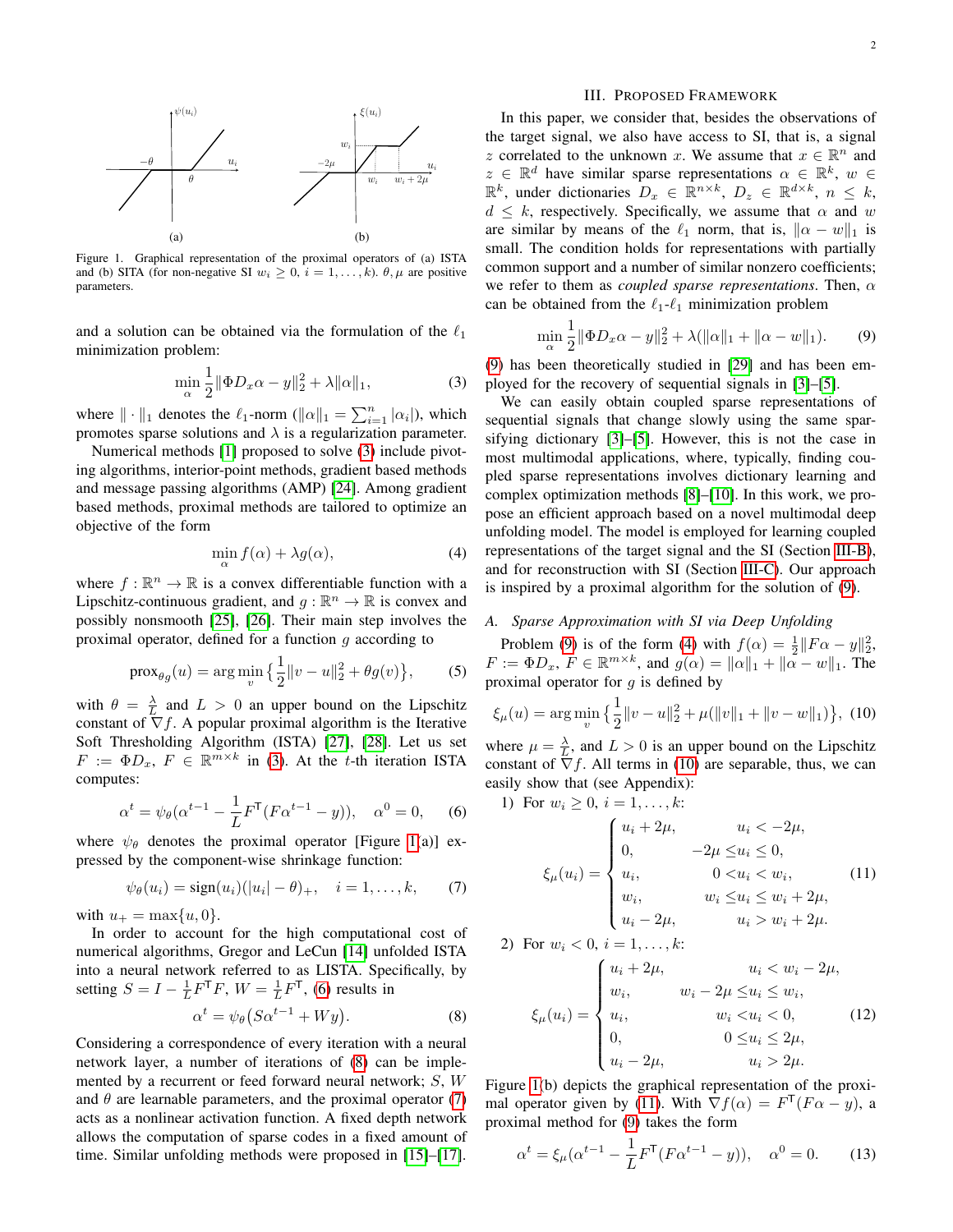

<span id="page-2-4"></span>Figure 2. LeSITA: Unfolding SITA [\(13\)](#page-1-10) to a neural network form [\(14\)](#page-2-3).

We coin [\(13\)](#page-1-10) Side-Information-driven iterative soft Thresholding Algorithm (SITA).

We unfold SITA to a neural network form, by settling  $Q =$  $I - \frac{1}{L} F^{T} F$ ,  $R = \frac{1}{L} F^{T}$ . Then [\(13\)](#page-1-10) results in

<span id="page-2-3"></span>
$$
\alpha^t = \xi_\mu \big( Q \alpha^{t-1} + R y \big). \tag{14}
$$

[\(14\)](#page-2-3) has a similar expression to LISTA [\(8\)](#page-1-4); however, the two algorithms involve different proximal operators (Figure [1\)](#page-1-2). A fixed number of iterations of [\(14\)](#page-2-3) can be implemented by a recurrent or feed forward neural network, with the proximal operator given by [\(11\)](#page-1-9), [\(12\)](#page-1-11) employed as a nonlinear activation function, which integrates the SI;  $Q$ ,  $R$  and  $\mu$  are learnable parameters. The network architecture is depicted in Figure [2.](#page-2-4)

We can train the neural network using  $J$  pairs of sparse codes  $\{\alpha_{(j)}, w_{(j)}\}_{j=1}^{J}$  corresponding to J pairs of correlated signals  $\{x_{(j)}, z_{(j)}\}_{j=1}^J$ , and a loss function of the form:

$$
\mathcal{L} = \sum_{j=1}^{J} \|\alpha_{(j)} - \hat{\alpha}_{(j)}\|_{2}^{2},
$$
\n(15)

where  $\hat{\alpha}_{(j)}$  is the output estimation. The learning results in a fast sparse approximation operator that directly maps the input observation vector y to a sparse code  $\alpha$  with the aid of the SI w. We coin this operator Learned Side Information Thresholding Algorithm (LeSITA). Being based on an optimization method, LeSITA can be theoretically analyzed (see [\[7\]](#page-4-7), [\[15\]](#page-5-2), [\[18\]](#page-5-4)–[\[20\]](#page-5-5)). We leave this analysis for future work.

#### <span id="page-2-1"></span>*B. LeSITA Autoencoder for Coupled Representations*

Instead of training using sparse codes, we can use LeSITA in an autoencoder fashion to learn coupled representations of x, z. By setting  $\Phi$  equal to the identity matrix, [\(9\)](#page-1-6) reduces to a sparse representation problem with SI. Then, [\(14\)](#page-2-3) can compute a representation of x according to  $\alpha^t = \xi_\mu (Q \alpha^{t-1} + Rx)$ . The proposed autoencoder is depicted in Figure [3.](#page-2-5) The main branch accepts as input the target signal  $x (y = x)$ . The core component is a LeSITA encoder, followed by a linear decoder performing reconstruction, i.e.,  $\hat{x} = D\alpha$ ;  $D \in \mathbb{R}^{n \times k}$  is a trainable dictionary  $(D \text{ is not tied to any other weight}).$  A second branch referred to as SINET acts as an SI encoder, performing a (possibly) nonlinear transformation of the SI. We employ LISTA [\(8\)](#page-1-4) to incorporate sparse priors in the transformation, obtaining  $w^t = \psi_\theta(Sw^{t-1} + Wz)$ ,  $w^0 = 0$ ;  $\psi_{\theta}$  is given by [\(7\)](#page-1-5), and S, W and  $\theta$  are learnable parameters. The number of layers of LISTA and LeSITA may differ.

We use J pairs of correlated signals  $\{x_{(j)}, z_{(j)}\}_{j=1}^J$  to train our autoencoder, and an objective function of the form:

<span id="page-2-7"></span>
$$
\mathcal{L} = \lambda_1 \mathcal{L}_1 + \lambda_2 \mathcal{L}_2, \tag{16}
$$



<span id="page-2-5"></span>Figure 3. Use of LeSITA for signal representation or reconstruction with SI. The main branch comprises a LeSITA encoder and a linear decoder; the input is either the signal  $x$  (Section [III-B\)](#page-2-1) or the observations  $y$  (Section [III-C\)](#page-2-2). The SI branch (SINET) performs transformation of the SI. The transformed SI w is used to guide LeSITA to produce a representation  $\alpha$  of the target signal that improves reconstruction.

Table I SPARSE APPROXIMATION RESULTS (NMSE IN DB).

<span id="page-2-6"></span>

|                                                                                | [14] |                                                            | LeSITA | <b>SITA</b> |  |  |
|--------------------------------------------------------------------------------|------|------------------------------------------------------------|--------|-------------|--|--|
| $ \text{similarity} $ $-$                                                      |      | $\ \rho=25\ \rho=20\ \rho=15\ \rho=10\ \rho=25\ \rho=15\ $ |        |             |  |  |
| $T = 3$ $ -15.64  -21.10 -18.05 -15.54 -13.45  -2.25 -2.22 $                   |      |                                                            |        |             |  |  |
| $T = 5$ $ -21.92  -27.97 -24.67 -21.68 -18.85  -2.70 -2.65 $                   |      |                                                            |        |             |  |  |
| $T = 7$ $ -26.95 $ $ -33.54 $ $-30.06 $ $-26.84 $ $-23.87 $ $ -3.00 $ $-2.94 $ |      |                                                            |        |             |  |  |

where  $\mathcal{L}_1$  is the reconstruction loss,  $\mathcal{L}_2$  is a constraint on the latent representations, and  $\lambda_1$ ,  $\lambda_2$  are appropriate weights.  $\sum_{j=1}^{J} ||x_{(j)} - \hat{x}_{(j)}||_2^2$ , where  $x_{(j)}$  is the j-th sample of the We use the  $\ell_2$  norm as reconstruction loss, i.e.,  $\mathcal{L}_1$  = target signal and  $\hat{x}_{(j)}$  is the respective output estimation. We set  $\mathcal{L}_2 = \sum_{j=1}^J \|\alpha_{(j)} - w_{(j)}\|_1$  to promote coupled latent representations capturing the correlation between  $x_{(j)}$  and  $z_{(j)}$ .

# <span id="page-2-2"></span>*C. LeSITA for Reconstruction with SI*

We propose a reconstruction operator that effectively utilizes SI for signal recovery, following the architecture of Figure [3.](#page-2-5) In the main branch, a LeSITA encoder computes a latent representation  $\alpha$  of the observation vector y obtained from [\(1\)](#page-0-0), according to [\(14\)](#page-2-3). A linear decoder performs reconstruction of the unknown signal, i.e.,  $\hat{x} = D\alpha$ ;  $D \in \mathbb{R}^{n \times k}$  is a learnable dictionary. The role of the SINET branch is to enhance the encoding process by providing LeSITA with prior knowledge. In this task, the SINET is realized by a LISTA encoder, the weights of which are initialized with the SINET weights of the trained autoencoder (Sec. [III-B\)](#page-2-1). In this way, the LeSITA autoencoder is used to provide coupled sparse representations. The proposed model is trained using the  $\ell_2$  loss function,  $\mathcal{L} = \sum_{j=1}^{J} ||x_{(j)} - \hat{x}_{(j)}||_2^2$ , with  $x_{(j)}$  the j-th sample of the target signal and  $\hat{x}_{(j)}$  the respective model estimation.

## IV. EXPERIMENTAL RESULTS

<span id="page-2-0"></span>A first set of experiments concerns the performance of the proposed LeSITA model [\(14\)](#page-2-3) in sparse approximation using synthetic data. We generate  $J = 500$ K pairs of sparse signals  $\{\alpha_{(j)}, w_{(j)}\}_{j=1}^J$  of length  $k = 256$  with  $s = 25$  nonzero coefficients drawn from a standard normal distribution. The sparsity level is kept fixed but the signals have varying support. The SI is generated such that  $\alpha_{(j)}$  and  $w_{(j)}$  share the same support  $\mathcal{I}_{(j)}$  in a number of positions  $\rho \leq s$ , that is,  $\mathcal{I}_{(j)} = \{i : w_{(j)}[i] \neq 0, \alpha_{(j)}[i] \neq 0\}$ ,  $|\mathcal{I}_{(j)}| = \rho$ , with  $\alpha_{(j)}[i], w_{(j)}[i]$  denoting the *i*-th coefficient of the respective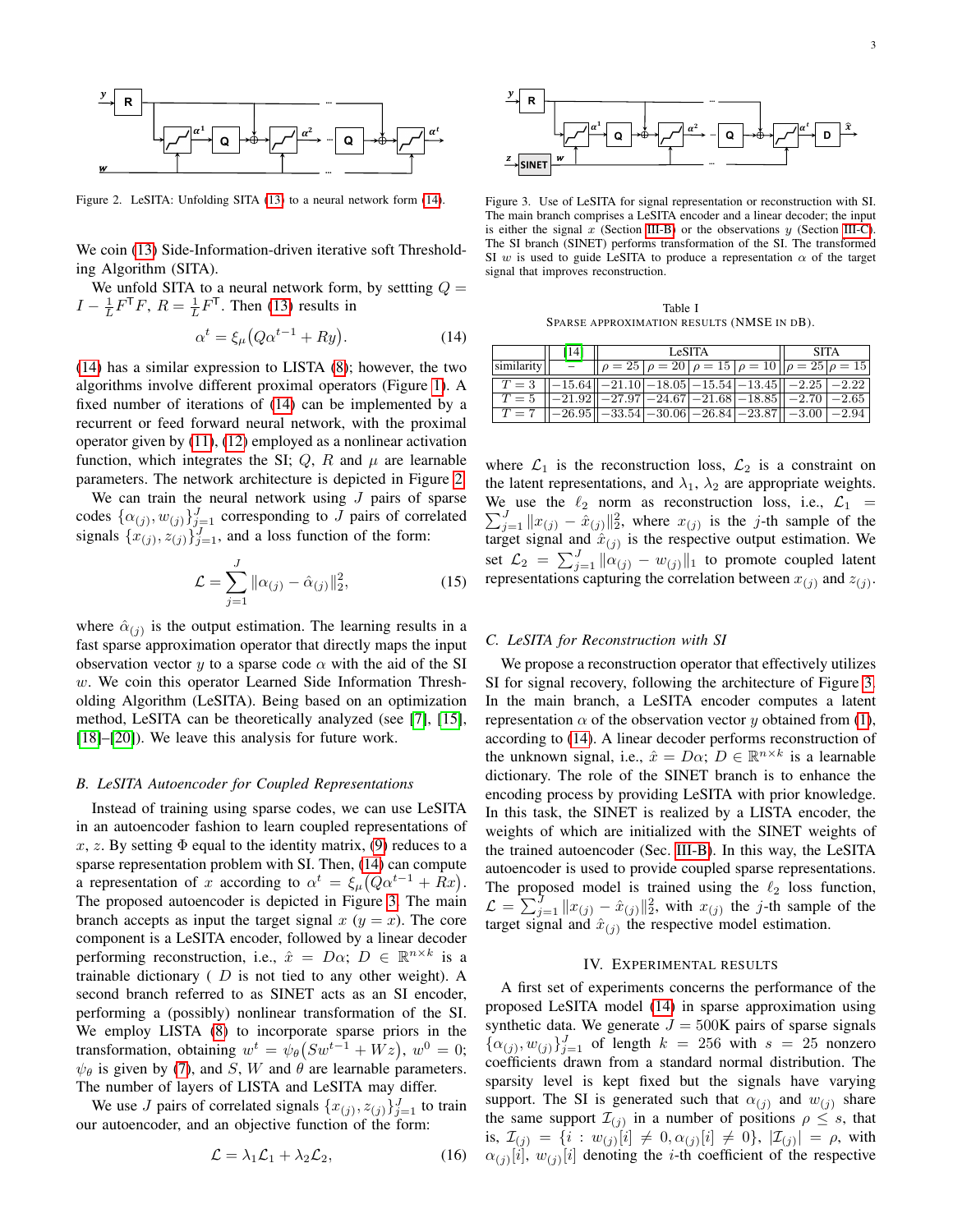Table II RECONSTRUCTION RESULTS ON NIR IMAGES (PSNR IN DB).

<span id="page-3-3"></span>

|                    | Single-modal methods |       |                  |       |           |       |                      | Multi-modal methods |                            |       |                                       |       |  |  |
|--------------------|----------------------|-------|------------------|-------|-----------|-------|----------------------|---------------------|----------------------------|-------|---------------------------------------|-------|--|--|
|                    | LISTA [14]           |       | <b>LAMP</b> [17] |       | DL [12]   |       | <b>Multimodal DL</b> |                     | LeSITA $(\mathcal{L}_2^B)$ |       | LeSITA $(\mathcal{L}_2^{\mathbf{A}})$ |       |  |  |
| CS ratio           | 0.5                  | 0.25  | 0.5              | 0.25  | $\rm 0.5$ | 0.25  | 0.5                  | 0.25                | 0.5                        | 0.25  | 0.5                                   | 0.25  |  |  |
| country(0070)      | 45.64                | 38.16 | 44.98            | 36.76 | 34.04     | 32.84 | 40.69                | 38.52               | 41.99                      | 35.48 | 46.34                                 | 39.80 |  |  |
| field $(0058)$     | 40.01                | 33.94 | 39.87            | 33.17 | 31.02     | 30.66 | 36.13                | 34.35               | 37.74                      | 32.47 | 40.61                                 | 35.65 |  |  |
| forest $(0058)$    | 37.82                | 31.69 | 37.69            | 30.80 | 28.50     | 28.28 | 33.91                | 32.05               | 35.49                      | 29.97 | 38.54                                 | 34.03 |  |  |
| indoor (0056)      | 37.18                | 32.05 | 37.05            | 31.17 | 29.08     | 28.85 | 33.84                | 32.42               | 35.19                      | 30.72 | 37.90                                 | 34.93 |  |  |
| mountain $(0055)$  | 54.33                | 53.53 | 56.13            | 51.96 | 51.12     | 45.26 | 54.62                | 53.20               | 55.45                      | 52.25 | 56.79                                 | 53.74 |  |  |
| oldbuilding (0103) | 49.04                | 41.51 | 48.17            | 39.00 | 36.05     | 34.07 | 44.39                | 41.82               | 44.47                      | 40.33 | 50.69                                 | 44.20 |  |  |
| street $(0057)$    | 37.61                | 33.10 | 36.09            | 31.45 | 31.01     | 29.79 | 34.30                | 33.22               | 36.46                      | 32.38 | 38.13                                 | 35.13 |  |  |
| urban $(0102)$     | 40.00                | 32.88 | 38.78            | 31.95 | 29.55     | 29.22 | 35.11                | 33.28               | 36.47                      | 31.69 | 39.69                                 | 35.05 |  |  |
| water (0083)       | 46.79                | 42.50 | 47.10            | 41.25 | 38.43     | 35.47 | 44.21                | 42.69               | 45.24                      | 41.35 | 47.69                                 | 43.58 |  |  |
| Average            | 43.16                | 37.71 | 42.87            | 36.39 | 34.31     | 32.72 | 39.69                | 37.95               | 40.94                      | 36.29 | 44.04                                 | 39.57 |  |  |

signals. For  $i \in \mathcal{I}_{(j)}$ , we obtain  $w_{(j)}[i] = |\kappa| \alpha_{(j)}[i]$ , where  $\kappa$ is drawn from a normal distribution; therefore, for  $i \in \mathcal{I}_{(j)}$ , the coefficients of  $\alpha_{(i)}$  and  $w_{(i)}$  are of the same sign; the rest are drawn from a standard normal distribution. We vary the values of  $\rho$ , i.e.,  $\rho = \{25, 20, 15, 10\}$ , to obtain different levels of similarity between  $\alpha$  and w. A random Gaussian matrix  $D_x \in \mathbb{R}^{128 \times 256}$  is used as a sparsifying dictionary and  $\Phi$  is set equal to the  $128 \times 128$  identity matrix. We use 5% of the generated samples for validation and 10% for testing.

We design a LeSITA [\(14\)](#page-2-3) and a LISTA [\(8\)](#page-1-4) model to learn sparse codes of the target signal. Different instantiations of both models are realized with different number of layers, i.e.,  $T = \{3, 5, 7\}$ . Average results are presented in Table [I](#page-2-6) in terms of normalized mean square error (NMSE) in dB. When the involved signals are similar, i.e.,  $\rho = \{25, 20\}$ , LeSITA outperforms LISTA substantially. The SI has a negative effect in reconstruction when the support differs in more than 40% positions. The results also show that deeper models deliver better accuracy. Moreover, Table [I](#page-2-6) includes results for SITA [\(13\)](#page-1-10) after  $T = \{3, 5, 7\}$  iterations, for  $\rho = \{25, 15\}$ . We also run [\(13\)](#page-1-10) with the following stopping criteria: maximum number of iterations  $T_{\text{max}} = 1000$ , minimum error equal to the error delivered by LeSITA ( $T = 7$ ) for  $\rho = \{25, 20, 15, 10\}$ . The respective average NMSE is {−32.35, −29.92, −26.88, −23.92} dB corresponding to  $\{688, 375, 305, 308\}$  iterations (on average). The comparison shows the computational efficiency of LeSITA against SITA.

A second set of experiments involves real data from the EPFL dataset.<sup>[1](#page-3-1)</sup> The dataset contains spatially aligned pairs of near-infrared (NIR) and RGB images grouped in nine categories, e.g., "urban" and "forest". Our goal is to reconstruct linearly subsampled NIR images (acquired as  $y = \Phi x$ ,  $\Phi \in \mathbb{R}^{m \times n}$ ,  $m \ll n$ ) with the aid of RGB images. We convert the available images to grayscale and extract pairs of  $16 \times 16$ image patches ( $n = 256$ ), creating a dataset of 500K samples. One image from each category is reserved for testing.<sup>[2](#page-3-2)</sup>

We design a LeSITA-based reconstruction operator with each LeSITA and LISTA encoders comprising  $T = 7$  layers, initialized with weights learned from a LeSITA autoencoder. The autoencoder model was initialized with a random Gaus-

sian dictionary  $D_x \in \mathbb{R}^{256 \times 512}$  and trained using [\(16\)](#page-2-7) with  $\lambda_1 = \lambda_2 = 0.5$ . Besides  $\mathcal{L}_2^{\mathbf{A}} = \sum_{j=1}^{J} ||\alpha_{(j)} - w_{(j)}||_1$ , we also experiment with  $\mathcal{L}_2^B = \sum_{j=1}^J \|\alpha_{(j)}\|_1 + \|w_{(j)}\|_1$ . For every testing image, we extract the central  $256 \times 256$  part and divide it into  $16\times16$  patches with an overlapping stride equal to 4. We apply CS with different ratios  $(m/n)$  to NIR image patches.

We compare our reconstruction operator with (i) a LISTA-based [\[14\]](#page-5-1) reconstruction operator with  $T = 7$  layers, (ii) a LAMP-based [\[17\]](#page-5-3) reconstruction operator with  $T = 7$ layers, (iii) a deep learning (DL) model proposed in [\[12\]](#page-5-15), and (iv) a multimodal DL model inspired from [\[30\]](#page-5-16), [\[31\]](#page-5-17); note that [\[14\]](#page-5-1), [\[17\]](#page-5-3) and [\[12\]](#page-5-15) do not use SI. The multimodal model consists of two encoding and a single decoding branches. The target and SI encodings are concatenated to obtain a shared latent representation which is received by the decoder to estimate the target signal. Each encoding branch comprises three ReLU layers of dimension 512. The decoding branch comprises one ReLU and one linear layer. In all experiments, the projection matrix  $\Phi \in \mathbb{R}^{m \times 256}$  is jointly learned with the reconstruction operator.[3](#page-3-4) Results presented in Table [II](#page-3-3) in terms of peak signal-to-noise ratio (PSNR) show that LeSITA trained with  $\mathcal{L}_2^{\text{A}}$  manages to capture the correlation between the target and the SI signals and outperforms all the other models.

## V. CONCLUSIONS AND FUTURE WORK

<span id="page-3-0"></span>We proposed a fast reconstruction operator for the recovery of an undersampled signal with the aid of SI. Our framework utilizes a novel deep learning model that produces coupled representations of correlated data, enabling the efficient use of the SI in the reconstruction of the target signal. Following design principles that rely on existing convex optimization methods allows the theoretical study of the proposed representation and reconstruction models, using sparse modelling and convex optimization theory. We will explore this research direction in our future work.

#### APPENDIX

The proximal operator for [\(9\)](#page-1-6) has been defined in [\(10\)](#page-1-8) as follows:

$$
\xi_{\mu}(u) = \arg\min_{v} \left\{ \frac{1}{2} ||v - u||_2^2 + \mu(||v||_1 + ||v - w||_1) \right\}.
$$

<span id="page-3-1"></span><sup>1</sup>https://ivrl.epfl.ch/supplementary\_material/cvpr11/

<span id="page-3-2"></span><sup>&</sup>lt;sup>2</sup> In Table [II,](#page-3-3) an image is identified by a code following the category name.

<span id="page-3-4"></span><sup>&</sup>lt;sup>3</sup>The model in [\[12\]](#page-5-15) learns sparse ternary projections.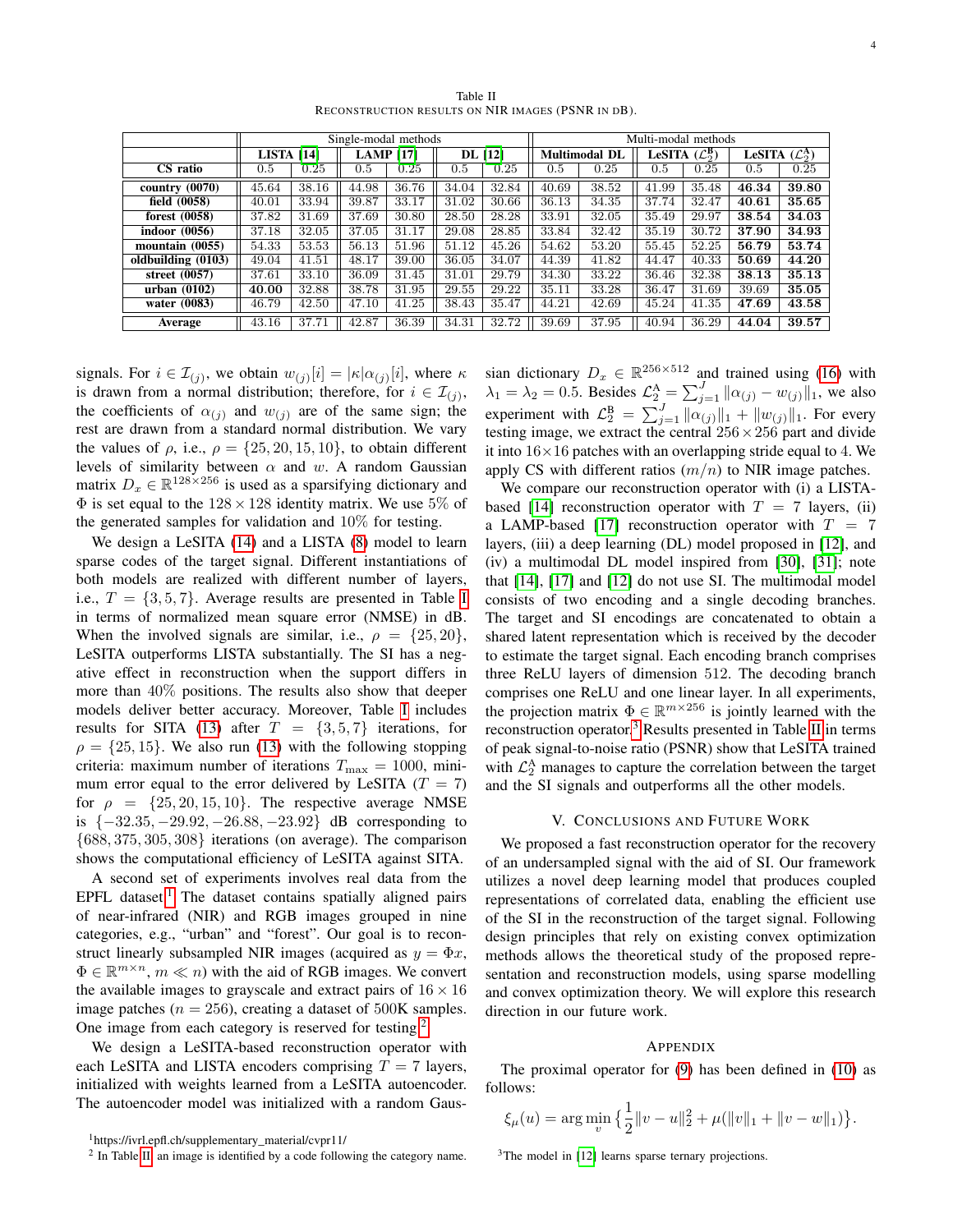Let us set

<span id="page-4-8"></span>
$$
h(v) = \frac{1}{2} ||v - u||_2^2 + \mu(||v||_1 + ||v - w||_1).
$$
 (17)

Considering that the minimization of  $h(v)$  is separable, for the  $i$ -th component of the vectors involved in  $(17)$ , we obtain

$$
h(v_i) = \frac{1}{2}|v_i - u_i|^2 + \mu(||v_i||_1 + ||v_i - w_i||_1). \tag{18}
$$

Hereafter, we abuse the notation by omitting the index  $i$  and denoting as  $v, u, w$  the *i*-th component of the corresponding vectors.

Let  $w > 0$ . Then we consider the following five cases:

1) If  $0 < w < v$  then

$$
h(v) = \frac{1}{2}(v - u)^2 + \mu v + \mu(v - w).
$$
 (19)

The partial derivative with respect to  $v$  is

$$
\frac{\partial h(v)}{\partial v} = v - u + 2\mu.
$$
 (20)

 $h(v)$  is minimized at  $\frac{\partial h(v)}{\partial v} = 0$ , that is,  $v = u - 2\mu$ . For  $v > w$ , we obtain  $u > w + 2\mu$ . Therefore,

<span id="page-4-9"></span>
$$
\xi_{\mu}(u) = u - 2\mu, \quad u > w + 2\mu.
$$
 (21)

2) If  $0 < v < w$ , then

$$
h(v) = \frac{1}{2}(v-u)^2 + \mu v + \mu(-v+w) = \frac{1}{2}(v-u)^2 + \mu w.
$$
\n(22)

$$
\frac{\partial h(v)}{\partial v} = v - u.
$$
 (23)

$$
\frac{\partial h(v)}{\partial v} = 0 \iff v = u.
$$
 (24)

For  $0 < v < w$ , we obtain  $0 < u < w$ , thus,

<span id="page-4-10"></span>
$$
\xi_{\mu}(u) = u, \quad 0 < u < w. \tag{25}
$$

3) If  $v < 0$ , then

$$
h(v) = \frac{1}{2}(v - u)^2 - \mu v - \mu(v - w).
$$
 (26)

$$
\frac{\partial h(v)}{\partial v} = v - u - 2\mu.
$$
 (27)

$$
\frac{\partial h(v)}{\partial v} = 0 \iff v = u + 2\mu. \tag{28}
$$

For  $v < 0$ , we obtain  $u + 2\mu < 0$  or  $u < -2\mu$ , thus,

<span id="page-4-11"></span>
$$
\xi_{\mu}(u) = u + 2\mu, \quad u < -2\mu. \tag{29}
$$

4) If  $v = 0$ , then

$$
\begin{bmatrix}\n\frac{\partial h(v)}{\partial v}\n\end{bmatrix}_{v=0} = \begin{bmatrix}\nv - u + \mu \partial [|v|] - \mu \end{bmatrix}_{v=0}
$$
\n
$$
= -u + \mu [-1, 1] - \mu
$$
\n
$$
= -u + [-2\mu, 0],
$$
\n(30)

where ∂[⋅] denotes the subgradient. Thus,

$$
\frac{\partial h(v)}{\partial v} = 0 \iff u = [-2\mu, 0], \tag{31}
$$

and the proximal operator is given by

<span id="page-4-12"></span>
$$
\xi_{\mu}(u) = 0, \quad -2\mu \le u \le 0.
$$
 (32)

5) If  $v = w$ , then

$$
\left[\frac{\partial h(v)}{\partial v}\right]_{v=w} = \left[v - u + \mu + \mu \partial[|v - w|]\right]_{v=w}
$$

$$
= w - u + \mu + [-\mu, \mu]
$$

$$
= -u + [w, w + 2\mu]. \tag{33}
$$

Thus,

$$
\frac{\partial h(v)}{\partial v} = 0 \iff u = [w, w + 2\mu], \quad (34)
$$

and the proximal operator is given by

<span id="page-4-13"></span>
$$
\xi_{\mu}(u) = w, \quad w \le u \le w + 2\mu. \tag{35}
$$

Therefore, for  $w \ge 0$ , [\(21\)](#page-4-9), [\(25\)](#page-4-10), [\(29\)](#page-4-11), [\(32\)](#page-4-12), and [\(35\)](#page-4-13) result in:

$$
\xi_{\mu}(u) = \begin{cases}\nu + 2\mu, & u < -2\mu, \\
0, & -2\mu \le u \le 0, \\
u, & 0 < u < w, \\
w, & w \le u \le w + 2\mu, \\
u - 2\mu, & u > w + 2\mu.\n\end{cases}
$$

Similarly, we calculate the proximal operator for  $w < 0$ .

## **REFERENCES**

- <span id="page-4-0"></span>[1] J. A. Tropp and S. J. Wright, "Computational methods for sparse solution of linear inverse problems," *Proceedings of the IEEE*, vol. 98, no. 6, pp. 948–958, 2010.
- <span id="page-4-1"></span>[2] D. L. Donoho, "Compressed sensing," *IEEE Transactions on Information Theory*, vol. 52, no. 4, pp. 1289–1306, 2006.
- <span id="page-4-2"></span>[3] Y. Zhang, "On theory of compressive sensing via l1 minimization: simple derivations and extensions," Rice University, Tech. Rep., 2008.
- [4] L. Weizman, Y. C. Eldar, and D. Ben Bashat, "Compressed sensing for longitudinal MRI: An adaptive-weighted approach," *Medical Physics*, vol. 42, no. 9, pp. 5195–5208, 2015.
- <span id="page-4-6"></span>[5] J. F. C. Mota, N. Deligiannis, A. C. Sankaranarayanan, V. Cevher, and M. R. D. Rodrigues, "Dynamic sparse state estimation using  $\ell_1 - \ell_1$  minimization: Adaptive-rate measurement bounds, algorithms and applications," in *2015 IEEE International Conference on Acoustics, Speech and Signal Processing (ICASSP)*, 2015, pp. 3332–3336.
- [6] N. Vaswani and W. Lu, "Modified-CS: Modifying compressive sensing for problems with partially known support," *IEEE Transactions on Signal Processing*, vol. 58, no. 9, pp. 4595–4607, 2010.
- <span id="page-4-7"></span>[7] A. Ma, Y. Zhou, C. Rush, D. Baron, and D. Needell, "An Approximate Message Passing Framework for Side Information," *IEEE Transactions on Signal Processing*, vol. 67, no. 7, pp. 1875–1888, 2019.
- <span id="page-4-4"></span>[8] P. Song, J. F. Mota, N. Deligiannis, and M. R. Rodrigues, "Coupled dictionary learning for multimodal image super-resolution," in *2016 IEEE Global Conference on Signal and Information Processing (GlobalSIP)*, 2016, pp. 162–166.
- [9] N. Deligiannis, J. F. Mota, B. Cornelis, M. R. Rodrigues, and I. Daubechies, "Multi-modal dictionary learning for image separation with application in art investigation," *IEEE Transactions on Image Processing*, vol. 26, no. 2, pp. 751–764, 2017.
- <span id="page-4-3"></span>[10] P. Song, X. Deng, J. F. Mota, N. Deligiannis, P. L. Dragotti, and M. R. Rodrigues, "Multimodal image super-resolution via joint sparse representations induced by coupled dictionaries," *IEEE Transactions on Computational Imaging*, 2019.
- <span id="page-4-5"></span>[11] A. Lucas, M. Iliadis, R. Molina, and A. K. Katsaggelos, "Using deep neural networks for inverse problems in imaging: Beyond analytical methods," *IEEE Signal Processing Magazine*, vol. 35, no. 1, pp. 20– 36, 2018.